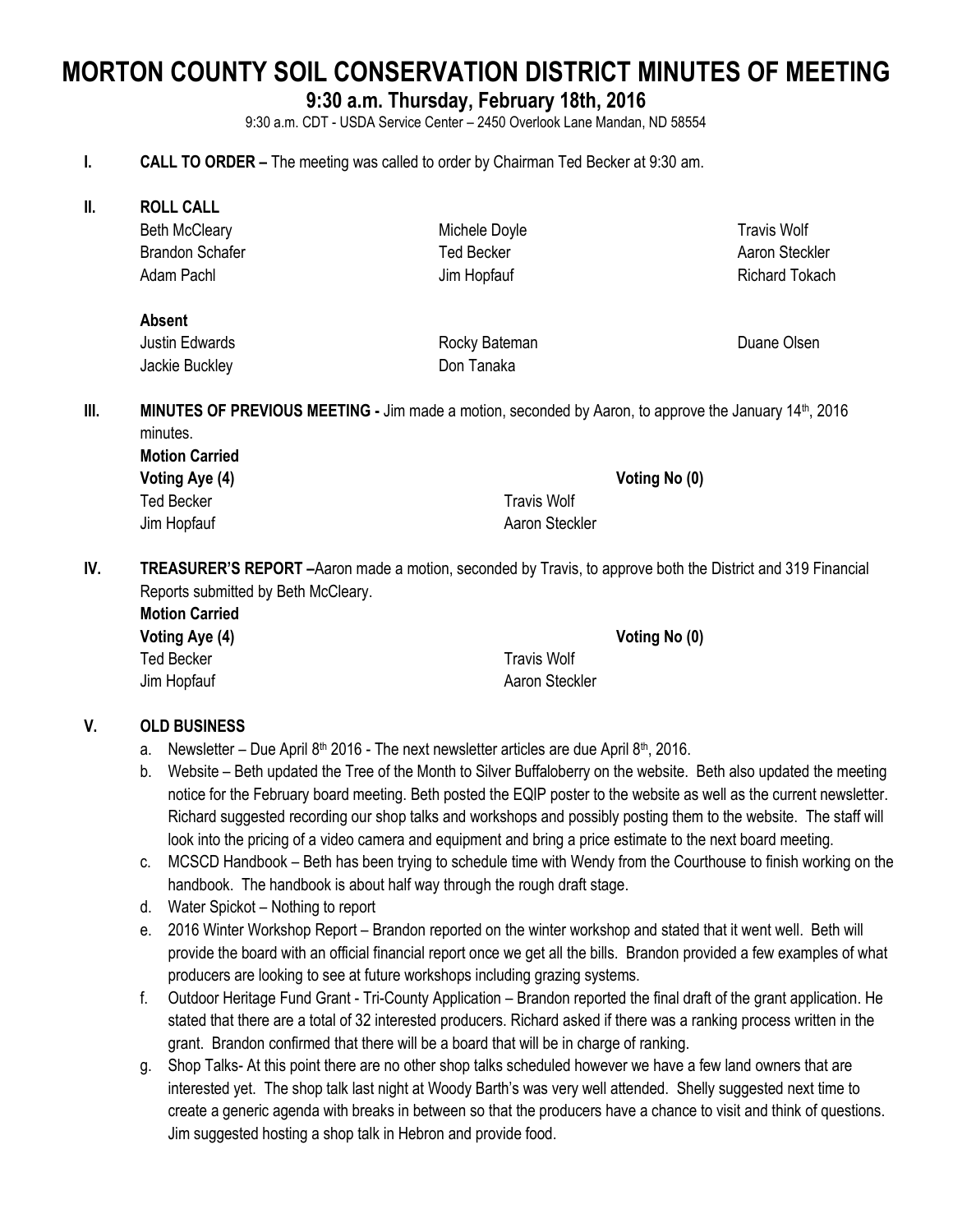**VI. REVIEW WORK PLAN/CALENDAR –** Shelly proposed to the board bringing in other counties and hosting a multi-county workshop. Beth will put that on next month's agenda.

# **VII. NEW BUSINESS**

- a. Ag in the Classroom Beth passed around some photos from Agri-International. Brandon, Beth, and Adam all helped and gave presentations this year.
- b. Water Festival April 12<sup>th</sup>, 2016 there are so far 8 schools that have signed up. Brandon is working with the schools to schedule either AM or PM presentations. Beth purchased more Water Fest shirts that were requested last year.
- c. Achievement Winner Nominees the board is looking into the Mandan area for nominations. The staff will bring 3-4 names of possible nominees for the next board meeting.
- d. Hiring Tree Crew Adam spoke with Walter and he seemed interested in coming back this year. Tom will not be coming back as he has another job. Tim is not sure if he will be coming back this year. The staff and personnel committee will start advertising for this season's tree crew.
- e. Morton County Ag Day March 17<sup>th</sup>, 2016 Jim Sailer stopped at the Morton County SCD Agri-International booth and suggested that we have a booth at the Morton County Ag Days. The topic this year is pizza. The board is allowing Brandon decide if he can put something together in time for the Morton County Ag Days. Beth and Adam will be at the Tree Promotional Convention during that time.

# **VIII. REPORT OF DISTRICT EMPLOYEES**

- a. District Technician
	- 1. Update on Trees and Fabric Adam had some issues with ordering from Lincoln Oakes. Adam put an order in for some trees and Lincoln Oakes was out of those trees and didn't inform Adam that they didn't have them. Lincoln Oakes isn't doing a very good job at updating us with what limited trees they have. Other nurseries are very good with reaching out to us and letting us know that they have limited quality on certain trees. Adam has been contacting other nurseries for tree species that we can't get from Lincoln Oakes.

Adam attended the Wild Life Society Convention and gave a report on what he learned. The main theme of the conference was communication.

- b. District Secretary
	- 1. Admin Update- Beth is currently working on the handbook and working with Wendy. Beth will also work with Lynnell from Mahlum and Goodhart and put together the agreed upon procedures and fixing a few other things in QuickBooks.
- c. 319 Watershed Coordinator
	- 1. Update on Watershed Program Brandon has 2 contracts to approve later in the meeting.
	- 2. Update on Soil Health Mentor Program Kevin Fishbeck sold his land and is no longer in the mentor program. Travis suggested to ask the new landowner if we could do a final soil test on the land. Spring meetings need to be set with producers to make their plan.

# **IX. REPORT OF COOPERATING AGENCIES**

- a. District Conservationist
	- 1. NRCS Programs Update

a. EQIP – the Mandan FO received funding for 17 out of the 33 contract applications. The new 2017 EQIP sign-up deadline is May 1<sup>st</sup>.

b. CSP – Sign-up date ends March 31<sup>st</sup> for 2016 contracts. There are only 2 producers that have signed up for CSP this year.

- c. CRP there is a general sign-up that goes till February  $26<sup>th</sup>$ . There is only 1 application so far.
- d. Mitigation Banking Program for Wetlands Shelly discussed the email that was sent from Mary Podoll.
- b. County Extension Agent Report presented to the board and are a part of these minutes.
- c. Farm Bill Biologist Not present no report. Shelly mentioned that Justin had put on some CRP workshops around the area.
- **X. CORRESPONDENCE –** 2016 Achievement Winner papers, National Watershed Coalition letter, Gateway to Science request for sponsorship, Mandan Kiwanis request for sponsorship, ConserVISION Newsletter, Integrator Newsletter, Ruth Meiers Newsletter, Chamber Connection Magazine, Grand Forks SCD Annual Report, The Current Newsletter, and